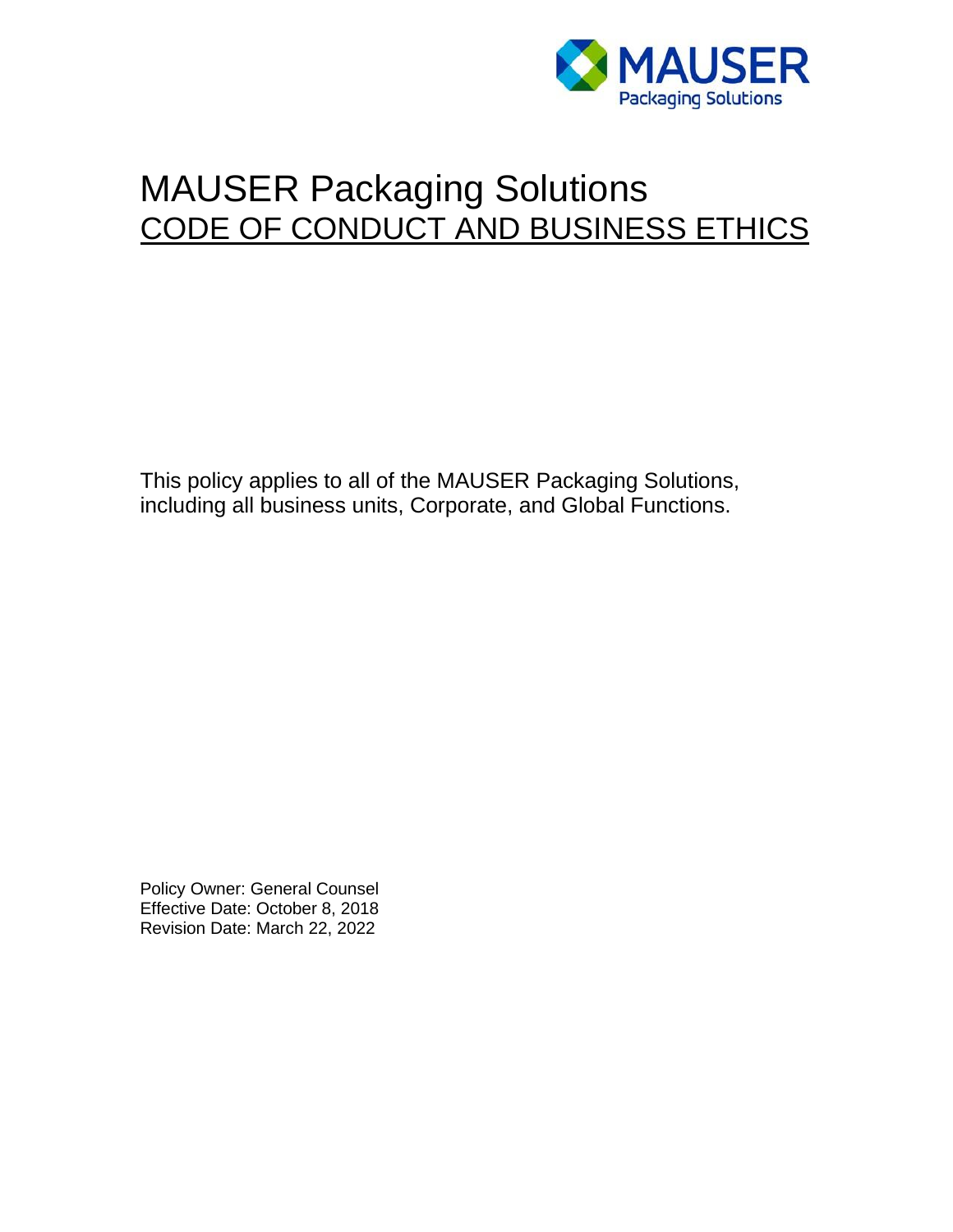

## **MAUSER PACKAGING SOLUTIONS CODE OF CONDUCT AND BUSINESS ETHICS Table of Contents**

| 1.             |  |  |
|----------------|--|--|
| 2.             |  |  |
| 3.             |  |  |
| 4.             |  |  |
| 5.             |  |  |
| 6.             |  |  |
| 7 <sub>1</sub> |  |  |
| 8.             |  |  |
| 9.             |  |  |
|                |  |  |
| 11.            |  |  |
|                |  |  |
|                |  |  |
|                |  |  |
| 15.            |  |  |
|                |  |  |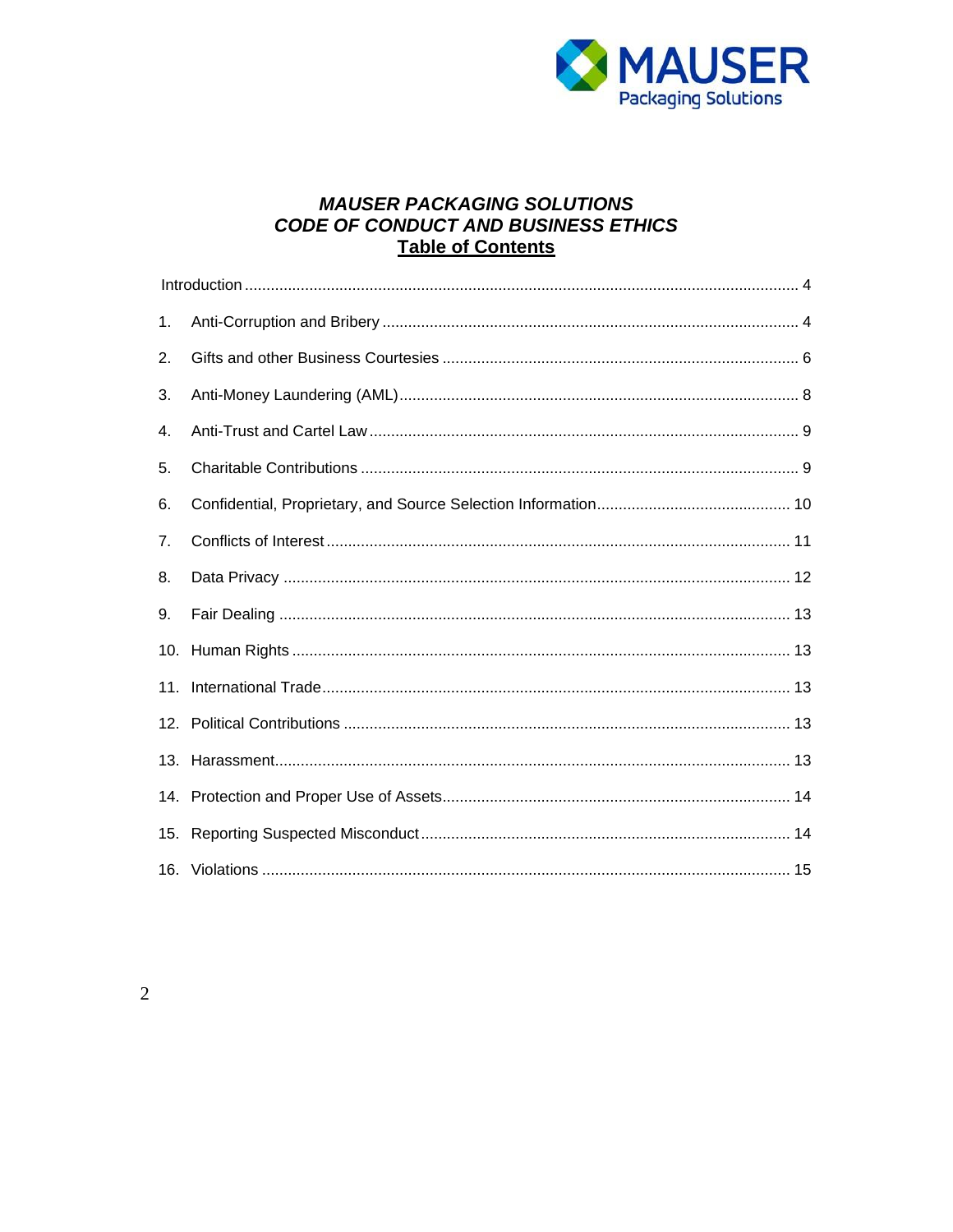

Dear Mauser Packaging Solutions Team,

Mauser Packaging Solutions is committed to conducting our business according to the highest standards of ethics and integrity and in full compliance with all laws and regulations. Obeying the law, both in letter and spirit, is one of the foundations on which Mauser Packaging Solutions' ethical policies are built.

The Mauser Packaging Solutions Code of Conduct outlines the standards of legal and ethical business conduct embraced by the Company. It applies to all directors, officers, employees, and independent contractors of Mauser Packaging Solutions and reflects guidelines for making ethical decisions. While it is not intended to address every specific legal or ethical situation, Mauser Packaging Solutions personnel are expected to adhere to the Code using common sense and good judgment, to ask questions, and seek guidance.

Compliance with the Code is mandatory. Illegal or unethical conduct cannot be justified by claiming that it benefited the Company or was directed by a higher authority within the organization. No one at the Company is authorized to conduct themselves or direct others in a manner inconsistent with the Code. Likewise, directors and employees may not use other employees or contractors, agents, consultants, family members or other third parties to perform any act prohibited by the Code. Employees who violate the Code will be subject to appropriate disciplinary action, including termination of employment.

The Company's reputation is earned one person at a time, and each and every one of us helps contribute to that reputation. I would like to personally thank you for always helping to protect and maintain Mauser Packaging Solutions' excellent reputation.

If you have questions, please do not hesitate to reach out to any of the contacts referred to in the Code. Thank you for your commitment to perform your responsibilities with integrity and in compliance with the Code.

Mark S. Burgess President and Chief Executive Officer

3 Oak Brook, IL January 25, 2021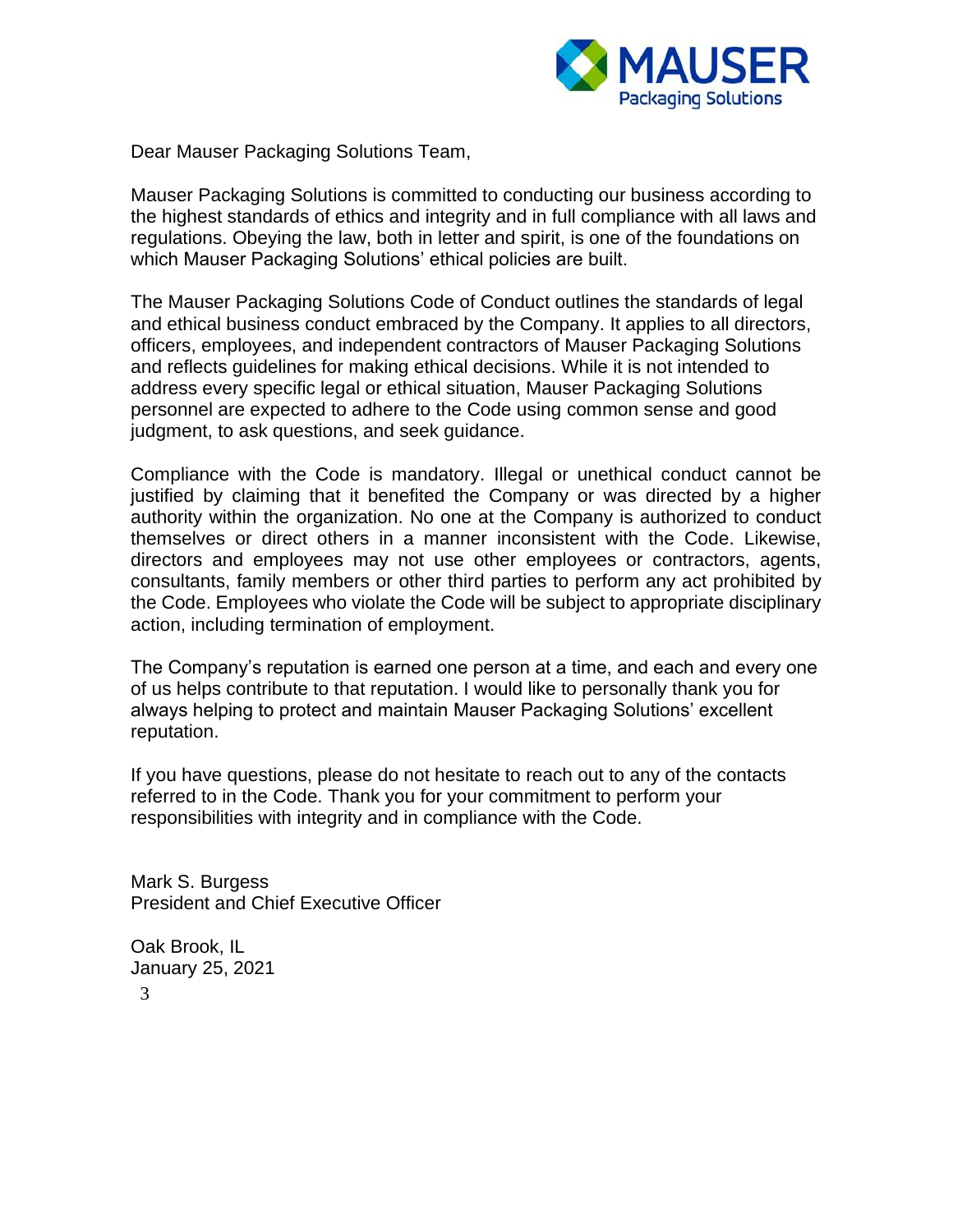

#### **Introduction**

<span id="page-3-0"></span>Mauser Packaging Solutions (the "Company") is committed to the highest standards of ethical conduct and compliance with the law. The purpose of this Code of Conduct and Business Ethics (the "Code") is to reinforce that commitment and to provide guidance for complying with applicable laws, regulations and the Company's policies.

The Code applies to Company personnel worldwide, including all directors, officers, and employees (collectively, "Employees"). The Company has additional policies and guidelines that supplement the principles set forth in this Code, available at [www.mauserpackagingethicsline.com.](http://www.mauserpackagingethicsline.com/) The Company and its Employees must comply with all applicable laws and policies. Employees are expected to act honestly and maintain the highest standards of ethics and business conduct at all times.

You are responsible for understanding this Code and acting in accordance with it. We encourage you to ask questions and raise any concerns you may have. Questions regarding the Code may be directed to your supervisor, your Human Resources support contact, the General Counsel & Chief Compliance Officer, the Corporate Legal Department, or the confidential Ethics Helpline at [www.mauserpackagingethicsline.com.](http://www.mauserpackagingethicsline.com/) The Company will not tolerate retaliation against anyone who has refused to violate this policy, reported a concern in good faith, or participated in an investigation related to potential misconduct.

#### <span id="page-3-1"></span>**1. Anti-Corruption and Bribery**

The Company strictly prohibits bribery and expects all persons and any Third Party working on its behalf to refrain from corrupt conduct of any kind, anywhere in the world. Many countries, including the United States, have passed laws criminalizing bribery of government officials and prohibiting commercial bribery.

The Company and its worldwide subsidiaries and affiliates are committed to complying with the anti-corruption laws in all countries in which we operate. This includes, but is not limited to, the United States Foreign Corrupt Practices Act ("FCPA") and the United Kingdom Bribery Act 2010 ("UK Act"). The penalties for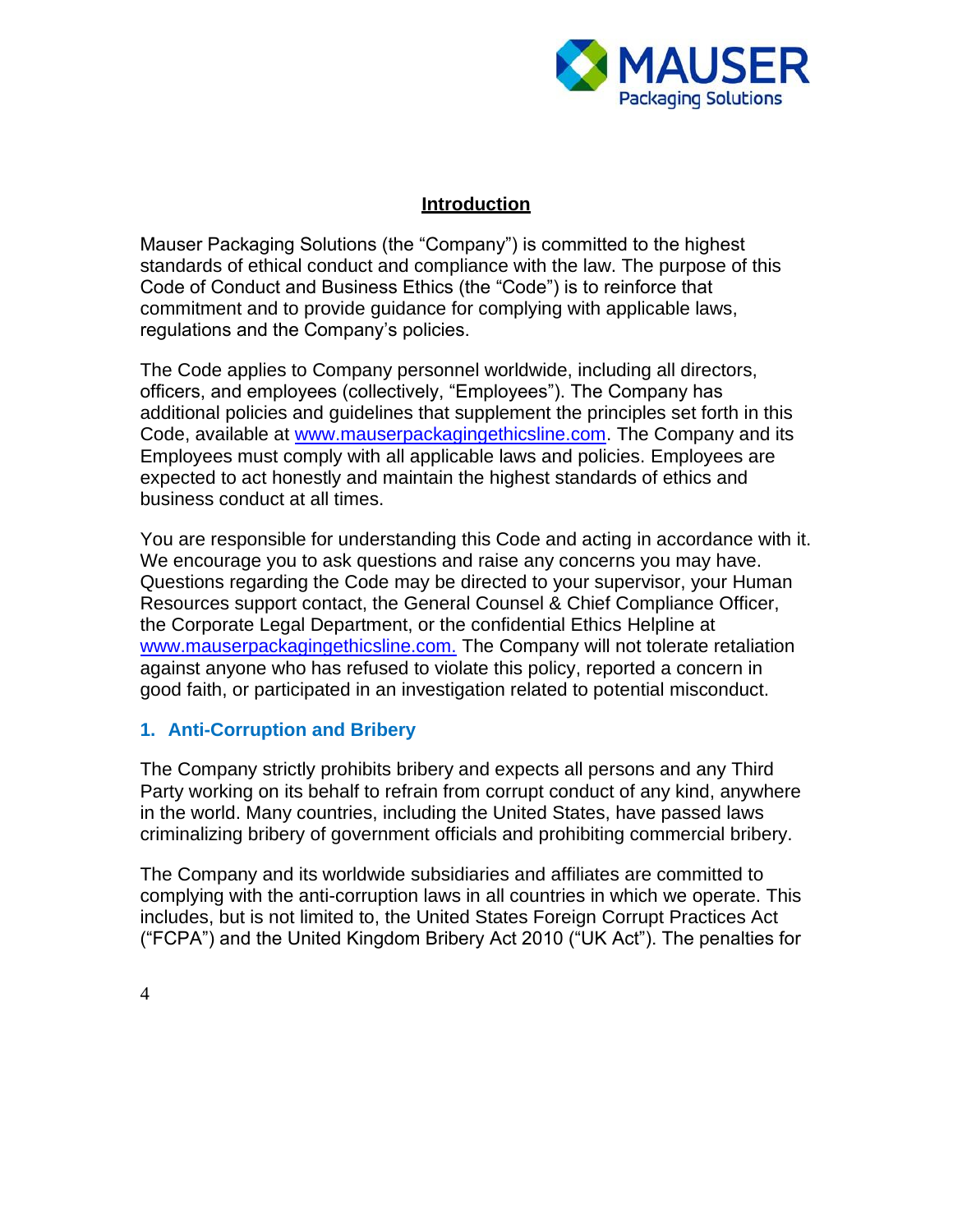

violating these laws can be severe, including significant corporate and individual fines, and imprisonment.

The Company strictly prohibits offering or accepting bribes, as well as any other transaction which could be perceived as corrupt. A bribe is the giving or offering anything of value to an individual, particularly a government official or an official's family member in order to obtain or retain business. It does not have to be cash and it can be of minor value. Examples of bribes include payment to a government official to encourage a decision to award or continue business relations, providing lavish entertainment or granting special favors in return for special treatment.

### Q. WHAT IS INCLUDED IN "ANYTHING OF VALUE"?

A. This phrase literally means anything that might have value, particularly to a government official, including cash, gifts, meals, entertainment, business opportunities, company product, offers of employment and more. There is no monetary threshold; any amount could be construed as a bribe.

We also cannot hire or contract a Third Party, such as an agent, broker, consultant, lobbyist, distributor or contractor to offer or give a bribe. We may be held liable for bribes paid by a Third Party acting on behalf of the Company. Take particular care when evaluating a prospective Third Party to determine whether there is reason to believe that party may attempt to bribe a government official.

Employees and persons acting on the Company's behalf may not, directly or indirectly (including through a Third Party):

- Promise, give, offer, or consent, agree to, or authorize the provision of anything of value **to any person** to secure an improper advantage,induce anyone to improperly perform a relevant function or activity, reward anyone for the improper performance of such a function or activity, or with the belief that the acceptance of the thing of value in itself constitutes the improper performance of such a function or activity.
- Promise, give, offer, or consent, agree to, or authorize the provision of money or anything of value **to a Government Official** to improperly
- 5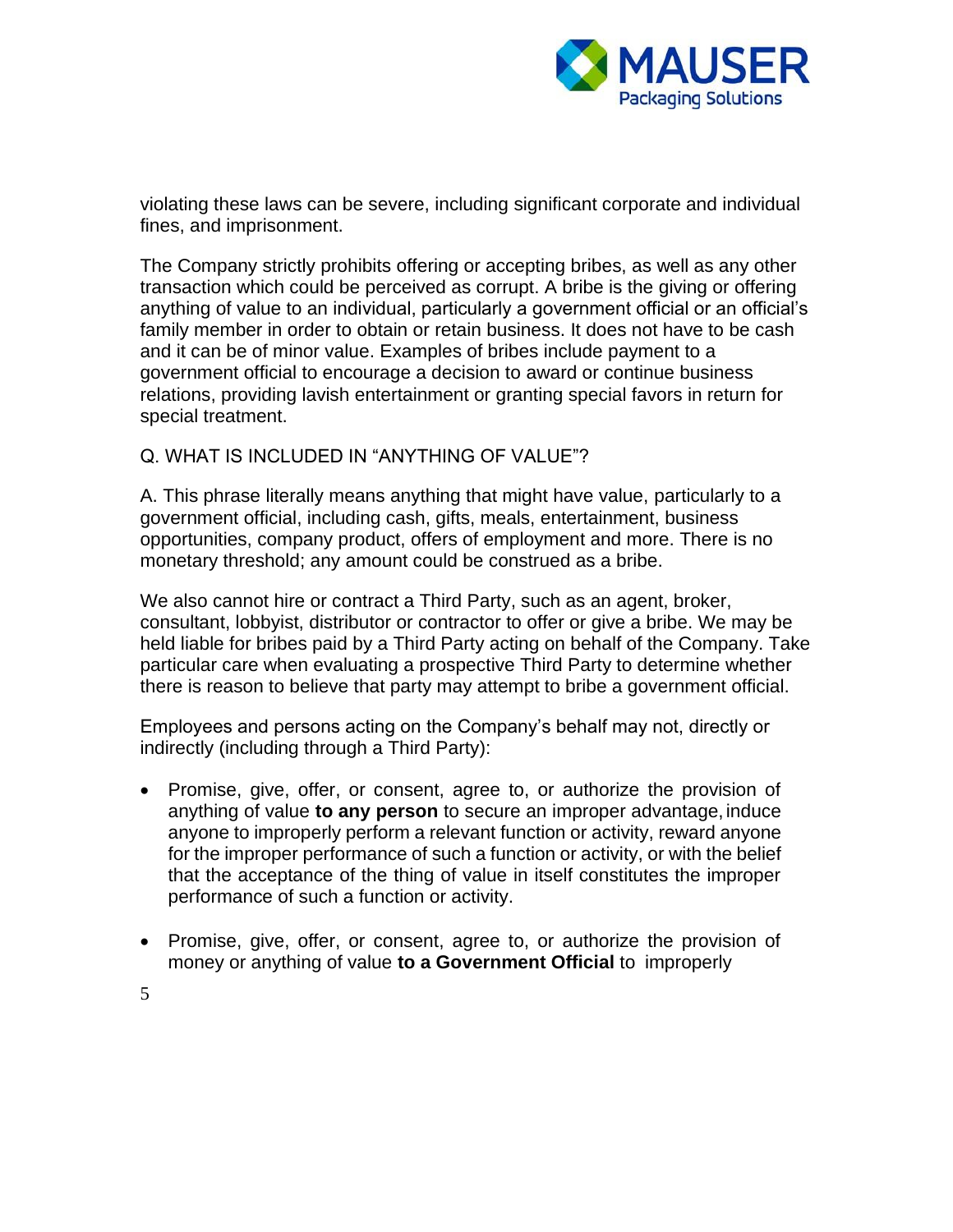

influence any official act or decision or to secure any improper advantage in order to assist in obtaining or retaining business for or with any person.

- Promise, give, offer, or consent, agree to, or authorize the provision of money or anything of value **to a Third Party** while knowing, believing, or being aware of any circumstances that should reasonably alert them to a risk that all or a portion of the thing of value will be provided to another person for an improper purpose.
- Request, agree to accept or consent in the acceptance of, or accept anything of value in exchange for improperly performing any activity related to the Company's business or if doing so reasonably could be viewed as compromising their ability to make objective business decisions on behalf of the Company. The receipt by employees from suppliers, vendors or service providers to the Company of gifts, entertainment or other benefits that influence or could be perceived as influencing business decision making is prohibited.

For more information, please see the [Mauser Packaging Solutions Anti-](https://mauserpackaging.com/wp-content/uploads/2022/06/MPS-Anti-Corruption-Policy.pdf)[Corruption Policy](https://mauserpackaging.com/wp-content/uploads/2022/06/MPS-Anti-Corruption-Policy.pdf)

### <span id="page-5-0"></span>**2. Gifts and other Business Courtesies**

The offer and receipt of gifts, hospitality, travel, and entertainment-related expenses (collectively, "business courtesies") can present certain risks for the Company, including potential violations of the anti-corruption laws. Employees should exercise caution and good judgment to ensure that no gifts, hospitality, travel or entertainment-related expenses create the expectation or appearance of impropriety. Please see the guidelines in the table below.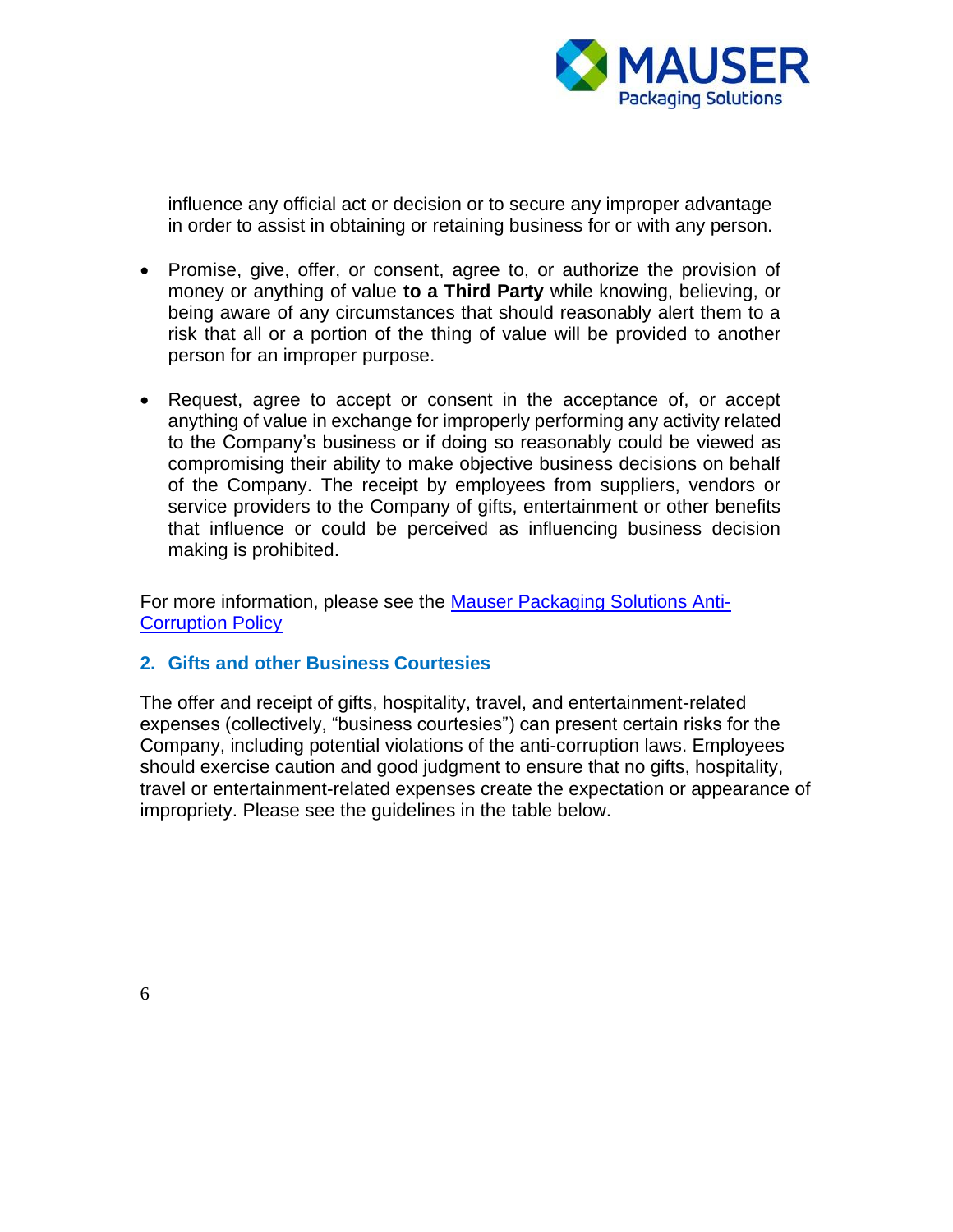

| Business courtesies are allowed if they:                                                                                                                                                                                                                                                                                                                                                                                                                                                                                                                                 | <b>Business courtesies must never:</b>                                                                                                                                                                                                                                                                                                                                                                                                                                                                                                                                                                                                                             |
|--------------------------------------------------------------------------------------------------------------------------------------------------------------------------------------------------------------------------------------------------------------------------------------------------------------------------------------------------------------------------------------------------------------------------------------------------------------------------------------------------------------------------------------------------------------------------|--------------------------------------------------------------------------------------------------------------------------------------------------------------------------------------------------------------------------------------------------------------------------------------------------------------------------------------------------------------------------------------------------------------------------------------------------------------------------------------------------------------------------------------------------------------------------------------------------------------------------------------------------------------------|
| are modest by local cultural standards;<br>are reasonable, ordinary, and<br>appropriate under the circumstances;<br>are given openly and transparently;<br>are not intended or appear to be<br>intended to influence the business<br>judgment of the recipient;<br>• are permitted under U.S. and local law;<br>are not prohibited by a known policy of<br>the recipient's employer;<br>are properly documented and supported<br>pursuant to all expense reporting<br>policies; and<br>• would not be embarrassing to the<br>Company if they became public<br>knowledge. | • have the appearance of extravagance<br>or luxury by local cultural standards;<br>violate U.S. or other applicable laws;<br>compromise a person's ability to make<br>objective business decisions;<br>be provided in the form of cash or a<br>cash equivalent (such as a gift card);<br>give the appearance of improper<br>influence, be intended to improperly<br>influence anyone, or be in exchange for<br>improper favors or benefits;<br>be given indirectly (such as by a Third<br>Party or to a relative or friend) to<br>circumvent applicable laws, regulations<br>or policies; or<br>be embarrassing to the Company if they<br>became public knowledge. |

The Company recognizes that the infrequent giving of small gifts to Third Parties can reinforce business relationships. Therefore, the giving or receiving of gifts and business courtesies of minimal value that are not offered as an inducement to reward or retain business or perform a function are permissible. In any event, permitted gifts must be properly expensed and accounted for under the Company Travel & Entertainment policy. Further, all business courtesies of any value involving Government Officials must be pre-approved by the Chief Compliance Officer or his/her designee.

### **Receipt of Prohibited gifts**

To avoid the appearance of inappropriate influence over business decisions or the performance of a business function, employees are prohibited from accepting gifts of cash or cash equivalent from any current or prospective customer, business partner, vendor, distributor, or any other Third Party with whom the Company has a relationship. Cash equivalents include, but are not limited to, gift cards, prepaid phone cards, and prepaid credit cards.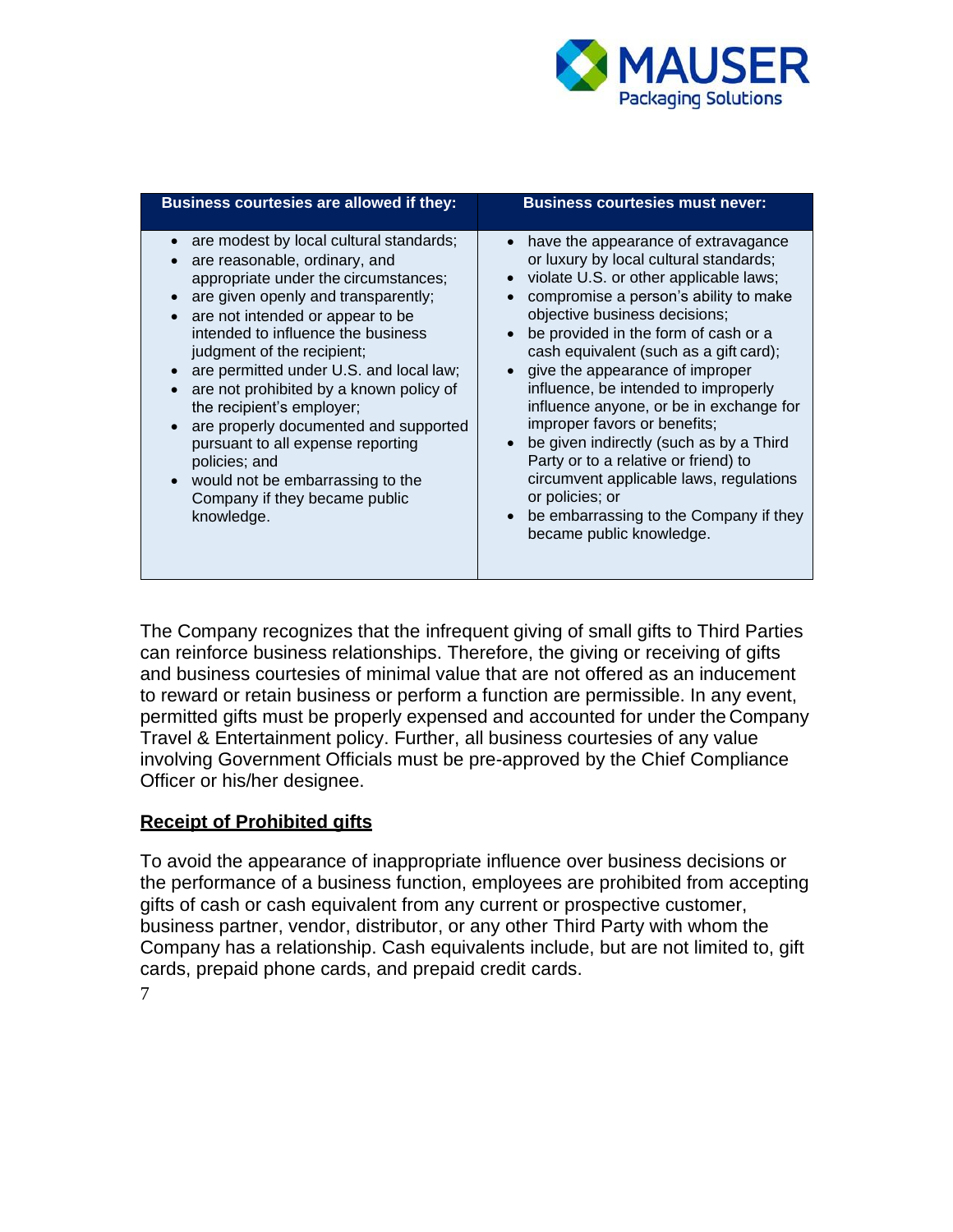

Any cash gift (or equivalent) must be returned immediately and reported to his/her manager. If the rejection or return of the cash gift (or equivalent) would be insulting to the gift giver, it may be initially retained and reported (in writing) immediately to his/her manager, who will then decide the appropriate course of action.

For more information regarding the policies and procedures for the approval of business courtesies, please see the [Mauser Packaging Solutions Anti-Corruption](https://mauserpackaging.com/wp-content/uploads/2022/06/MPS-Anti-Corruption-Policy.pdf)  **[Policy](https://mauserpackaging.com/wp-content/uploads/2022/06/MPS-Anti-Corruption-Policy.pdf)** 

### <span id="page-7-0"></span>**3. Anti-Money Laundering (AML)**

Money laundering is generally described as the process by which a person conceals the existence, nature or source of the proceeds of illegal activity and disguises them to appear legitimate. Money laundering is often used as a means to the finance terrorism, corruption, sanctions evasion, and drug trafficking as well as fiscal law violations such as violations of tax, currency controls, and customs laws.

To address this problem, governments around the world have made money laundering a crime. It is generally a crime to engage in a financial transaction with knowledge that the funds involved are the proceeds of illegal activity. Knowledge can be based on willful blindness—failure to inquire when faced with red flags that should have raised suspicion. Governments also have imposed regulatory or administrative requirements to prevent and detect money laundering and enable forfeiture or confiscation actions against funds involved in, or traceable to, money laundering. In Germany, for example, AML regulations include the obligatory identification of clients and business partners ("Know your customer" or "KYC"), specifically in the case of business transactions conducted in cash with a value of EUR 10,000 or more.

The Company strictly prohibits violations of any applicable anti-money laundering ("AML") laws and regulations.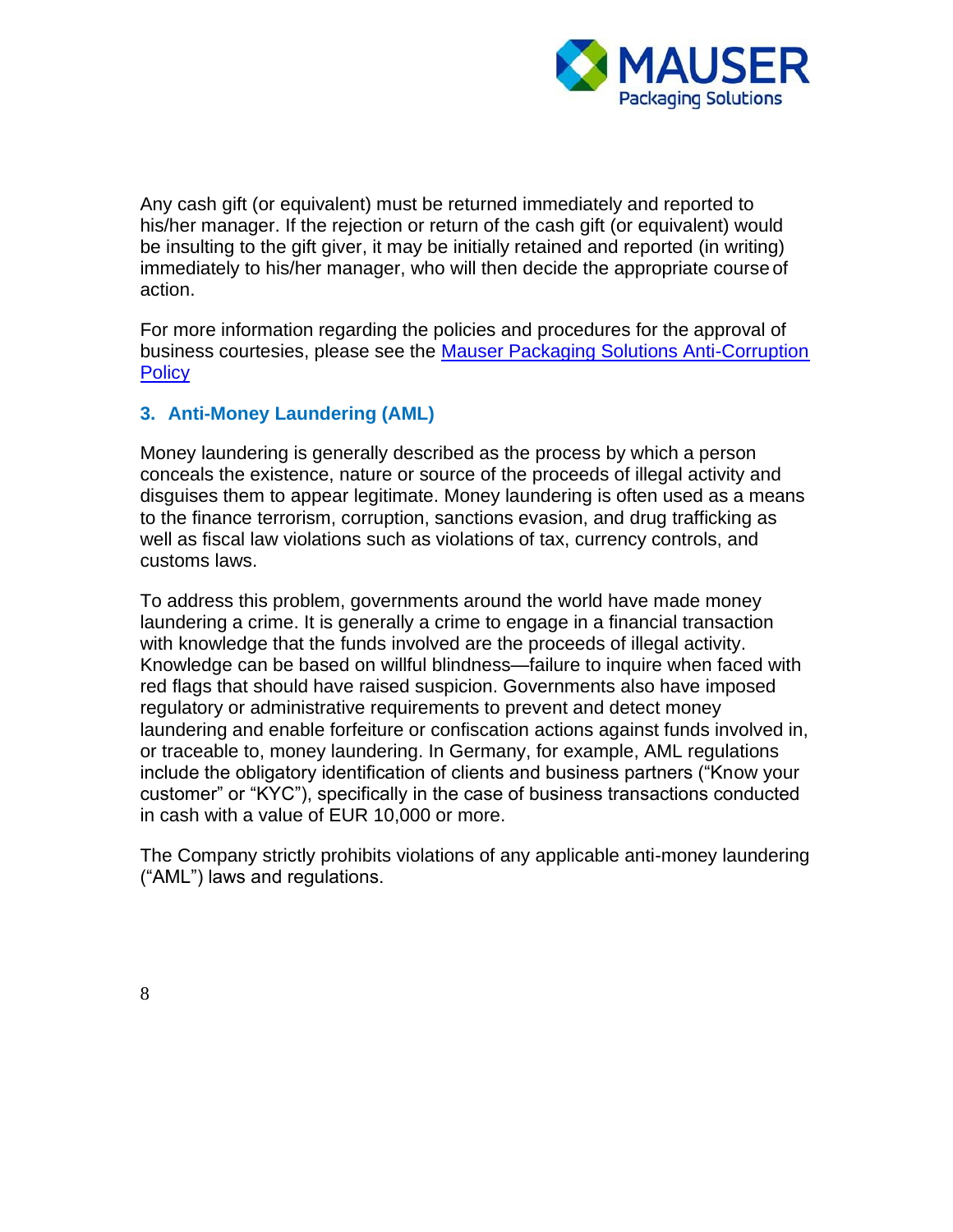

# <span id="page-8-0"></span>**4. Anti-Trust and Cartel Law**

Employees must comply with all applicable laws and regulations regarding fair competition, antitrust, and cartel law. The strictest such laws prohibit certain agreements with competitors, and violations can lead to criminal charges for the company or its employees as well as significant damages liability.

Employees should not discuss any of the following with the Company's competitors without prior approval from the Legal Department:

(a.) prices;

- (b.) discounts, rebates, or other matters affecting price;
- (c.) planned price changes;
- (d.) bids or bid strategy;
- (e.) customers that the company is targeting;

(f.) production levels or planned changes in production levels;

(g.) inventory levels or planned changes in inventory levels; or

(h.) input costs (including employees' wages) or prices received from suppliers.

These laws have significant implications for other aspects of our business, too, such as contracting practices and M&A activity.

### <span id="page-8-1"></span>**5. Charitable Contributions**

Charitable donations cannot be used as a pretense for bribes, and must not be made in violation of applicable laws or Company Policies. Charitable donations may never be offered to improperly influence or induce any act or decision, or to secure any improper advantage. Charitable contributions may only be made to bona fide charitable organizations.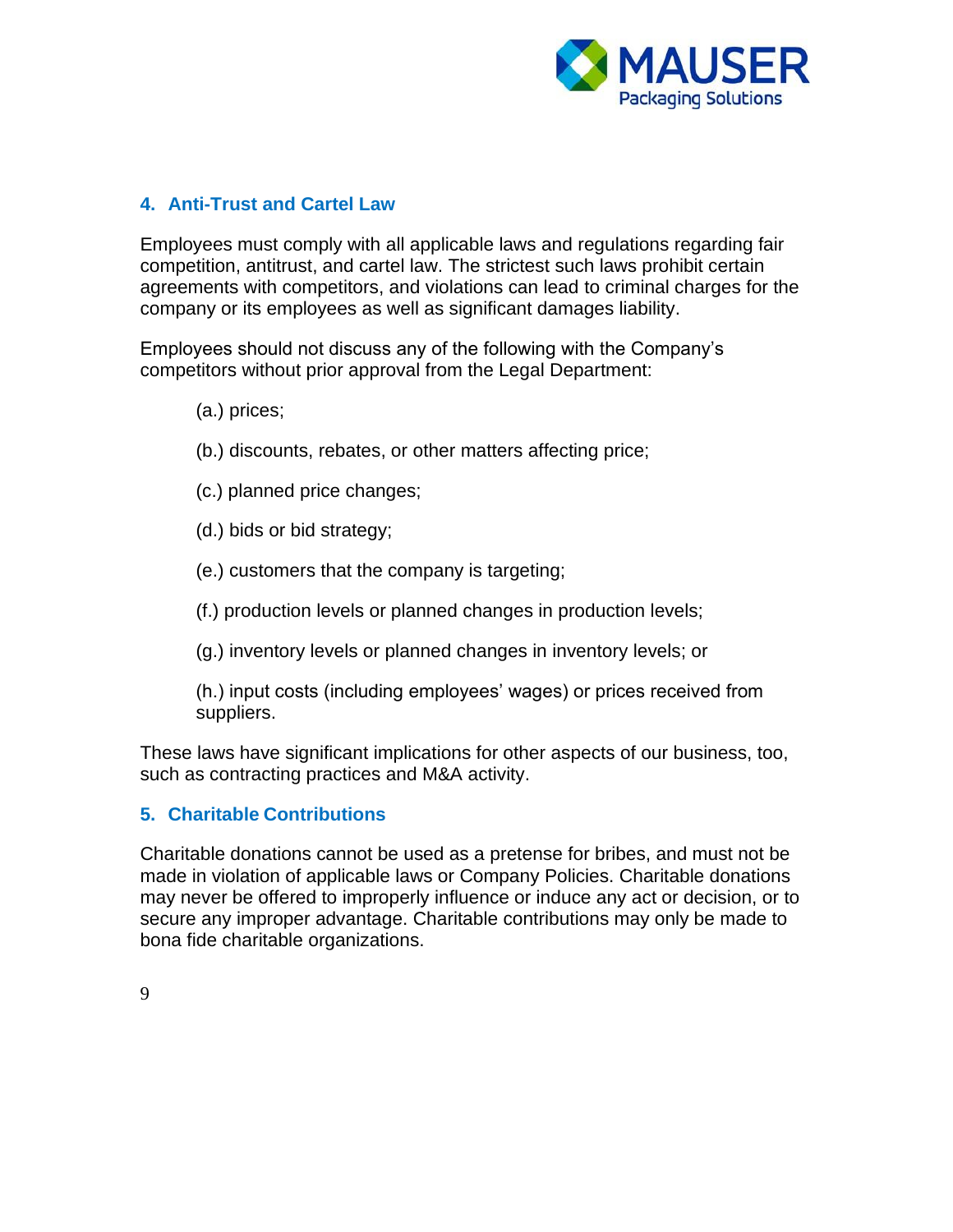

For more information regarding the policies and procedures for the approval of charitable contributions, please see the [Mauser Packaging Solutions Anti-](https://mauserpackaging.com/wp-content/uploads/2022/06/MPS-Anti-Corruption-Policy.pdf)[Corruption Policy](https://mauserpackaging.com/wp-content/uploads/2022/06/MPS-Anti-Corruption-Policy.pdf)

## **6. Confidential, Proprietary, and Source Selection Information**

One of the Company's most valuable assets is information. Employees must strictly safeguard confidential information (whether or not it is considered proprietary or a trade secret) entrusted to them not only by the Company, but also by suppliers, customers and others related to our business. Confidential information includes all non-public information used in the course of our business that might be of use to our competitors or harmful to the Company, or its customers or suppliers, if disclosed. Examples of confidential information include trade secrets, new product or marketing plans, non-public financial performance results, customer and supplier lists, pricing information, software, research and development ideas, manufacturing processes, or acquisition or divestiture prospects.

You should take steps to safeguard confidential information by keeping such information secure, limiting access to such information to those Employees who have a "need to know" in order to do their job, marking documents containing confidential information with the legend "CONFIDENTIAL – Mauser Packaging Solutions," avoiding discussion of confidential information in public areas, for example, in elevators, on planes, and on mobile phones.

Confidential information may be disclosed to others when disclosure is authorized by the Company or legally mandated. The obligation to preserve confidential information is ongoing, even after termination of employment.

In addition, Employees cannot try to obtain or use confidential information of other companies or use government source selection information, which is information the government uses to evaluate bids or proposals. If you think you have received confidential information or source selection information, you should immediately report it to the appropriate Legal Department representative, and you should not review the information.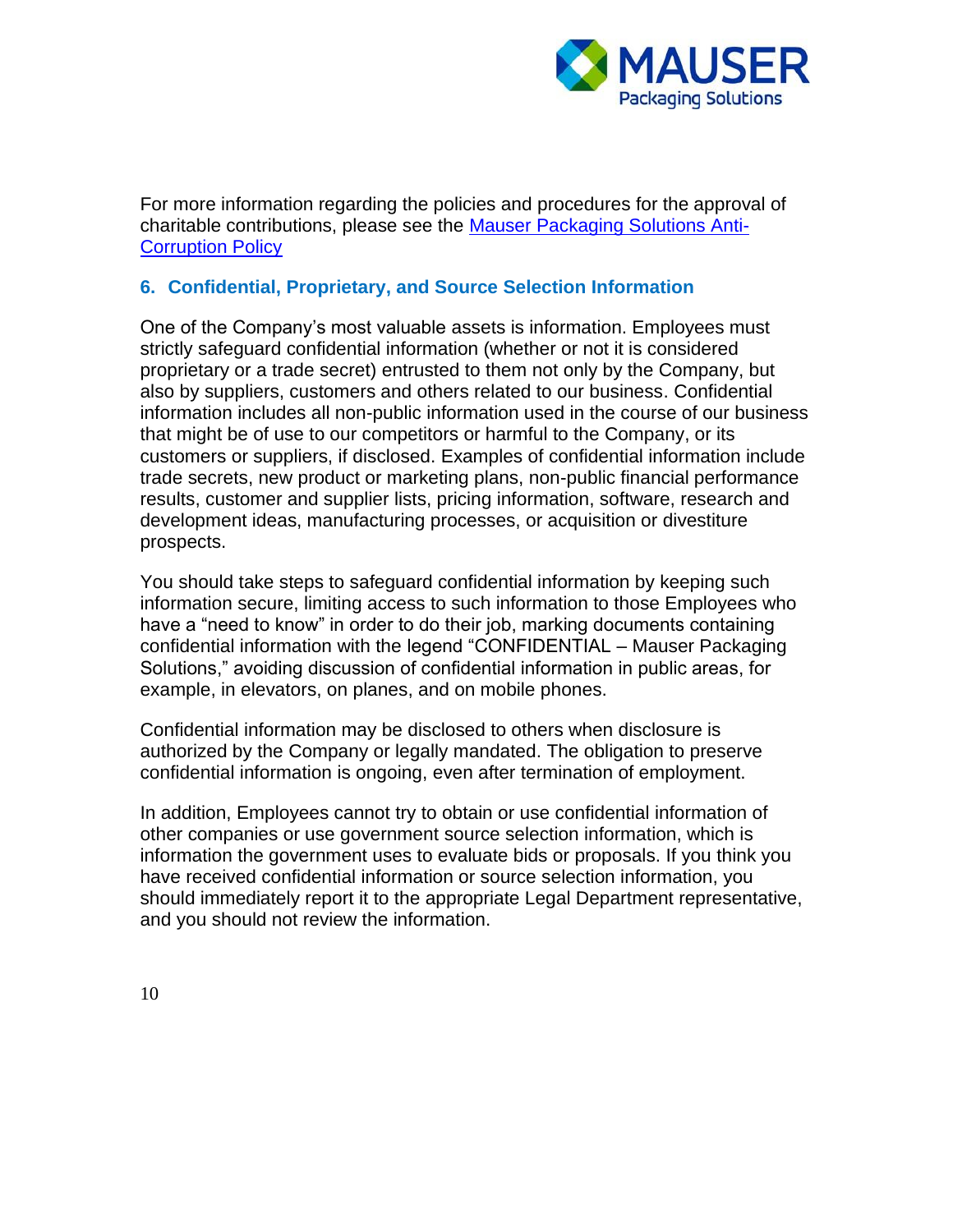

### <span id="page-10-0"></span>**7. Conflicts of Interest**

Employees must base business decisions and actions on the best interests of the Company. Company policy prohibits conflicts of interest. A conflict of interest occurs when an individual's personal interest interferes in any way—or even appears to interfere—with the interests of the Company as a whole. A conflict situation can arise when an Employee or a member of his or her family takes actions or has interests that may make it if difficult to perform his or her Company work objectively and effectively. Conflicts of interest also arise when an Employee or a member of his or her family, receives improper personal benefits as a result of his or her position in the Company. Such conflicts of interest can undermine our business judgment and our responsibility to the Company and threaten the Company's business and reputation. Accordingly, all apparent, potential, and actual conflicts of interest should be carefully avoided.

Though it is not possible to list every activity or situation that might raise a conflict of interest issue(s), the list below is included to help you recognize some of the more significant ones:

- **Corporate Opportunities.** Taking personal opportunities that are discovered through the use of corporate property, information or position, or using corporate property, information or position for personal gain or competing with the Company. Such action is prohibited.
- **Loans**. Providing loans to, or guarantees of obligations of, Employees or their family members. Such activity will not be allowed without the prior written approval of the Corporate Legal Department, and if appropriate, the Board of Directors or a committee of the Board. The Company will not extend, maintain or arrange for any personal loan to or for any director, executive officer (or the equivalent thereof) or employee.
- **Outside Activity.** Engaging in any outside business activity that materially detracts from or interferes with the performance by an Employee of his or her services to the Company.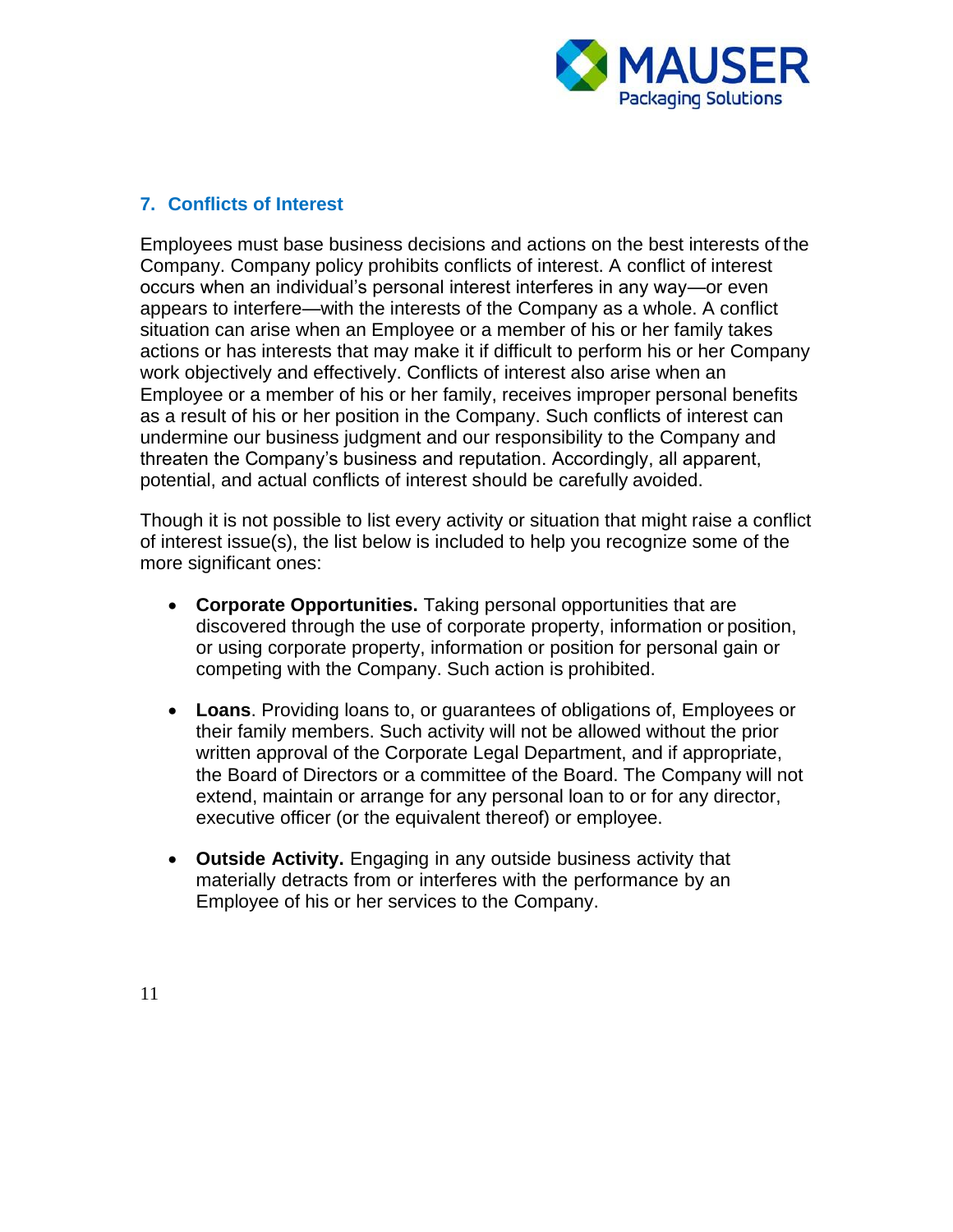

- **Outside Employment.** Serving as a director, representative, employee, partner, consultant or agent of, or providing services to, an enterprise that is a supplier, customer or competitor of the Company.
- **Personal Interests.** Having a direct or indirect personal interest in a transaction involving the Company.
- **Personal Investments.** Directly or indirectly, owning a material amount of stock in, being a creditor of, or having another financial interest in a supplier, customer or competitor.

All potential and actual conflicts of interest or material transactions or relationships that reasonably could be expected to give rise to such a conflict or the appearance of such a conflict must be promptly communicated to the General Counsel & Chief Compliance Officer. Employees should take care to report conflicts to a person who they believe is not involved in the matter giving rise to the conflict.

Any Employee who has a doubt about whether a conflict of interest exists after consulting this provision of the Code, should contact the General Counsel & Chief Compliance Officer, for guidance in making that determination.

# <span id="page-11-0"></span>**8. Data Privacy**

Mauser Packaging Solutions respects, and is committed to, the private nature of personally identifiable information. Employees must strictly comply with all applicable data privacy laws and regulations, including, but not limited to, the European General Data Protection Regulation, and other contractual requirements when processing personally identifiable information of other Employees and of anyone with whom we conduct business, including, but not limited to, suppliers, customers, consumers, and employees. Specific legal requirements apply to any transfer or transmission of personally identifiable information to Third Parties and, as the case may be, even to other Mauser Packaging Solutions Companies.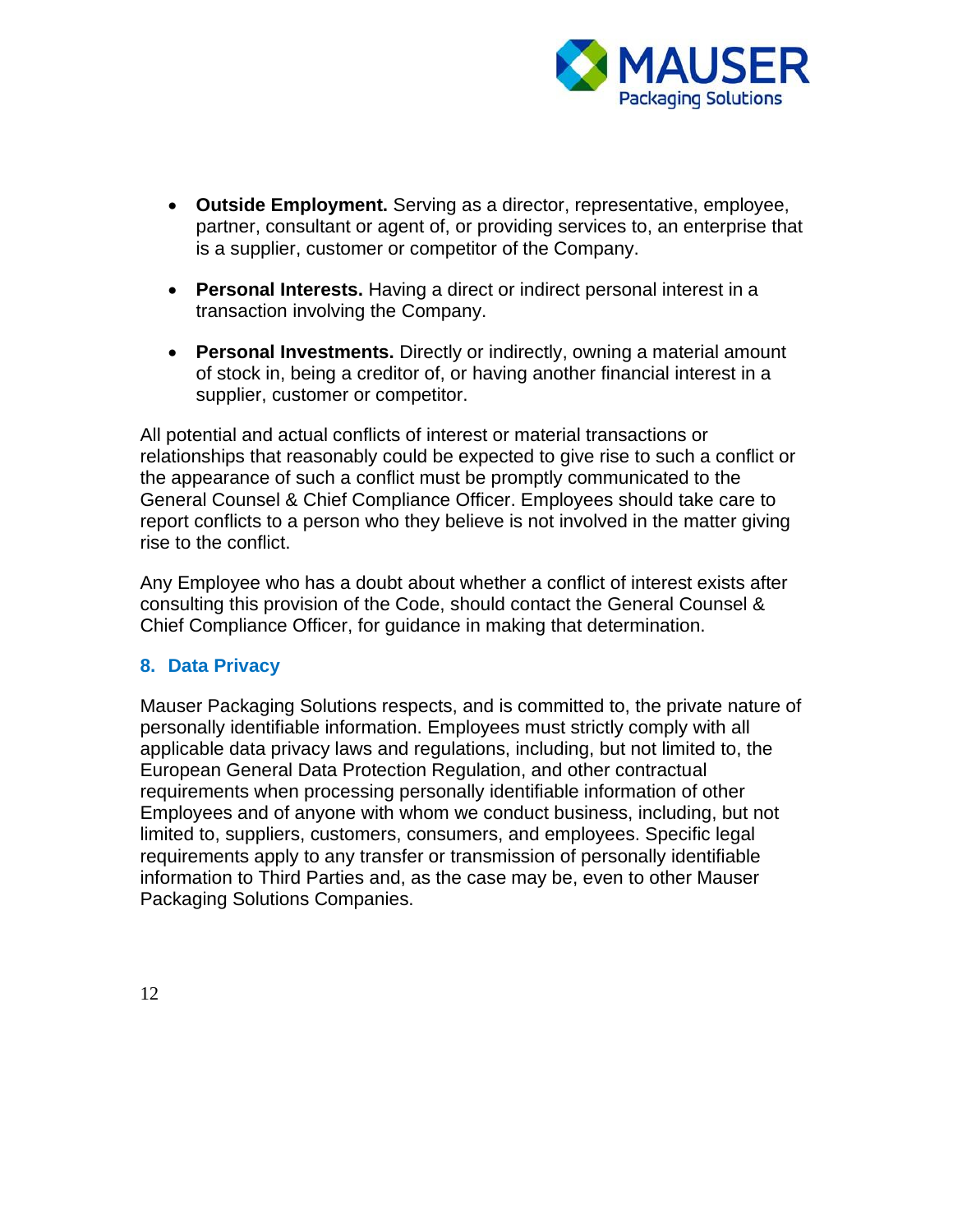

# <span id="page-12-0"></span>**9. Fair Dealing**

The Company's success depends on building productive relationships with one another and Third Parties based on honesty, integrity, ethical behavior and mutual trust. Every Employee should endeavor to deal fairly with each of our customers, suppliers, competitors and other Employees. No Employee should take unfair advantage of anyone through manipulation, concealment, abuse of privileged information, misrepresentation of material facts, or any other unfairdealing practices.

### <span id="page-12-1"></span>**10.Human Rights**

The Company complies with human rights, labor and employment laws in every country and region in which we operate. We respect and support fundamental human rights for all people, and we are never complicit in human rights abuses or violations of applicable labor and employment laws.

#### <span id="page-12-2"></span>**11.International Trade**

The Company must comply with all applicable economic and financial sanctions, export control regulations, anti-boycott measures, and other laws and regulations that impact international trade (collectively, "International Trade Laws").

#### <span id="page-12-3"></span>**12.Political Contributions**

Employees and Third Parties acting on behalf of Mauser Packaging Solutions are not to commit or make any contribution (directly or indirectly) on behalf of Mauser Packaging Solutions to foreign or domestic political parties, party officials, candidates, or organizations or individuals engaged in politics.

#### <span id="page-12-4"></span>**13. Harassment**

The Company's employees and any visitors to a Mauser Packaging Solutions location have the right to work in an environment that is free from intimidation, harassment and violence. Any act or threat of violence, and any verbal or physical conduct by any employee or visitor that creates an intimidating, offensive, abusive or hostile work environment, is not tolerated. In addition,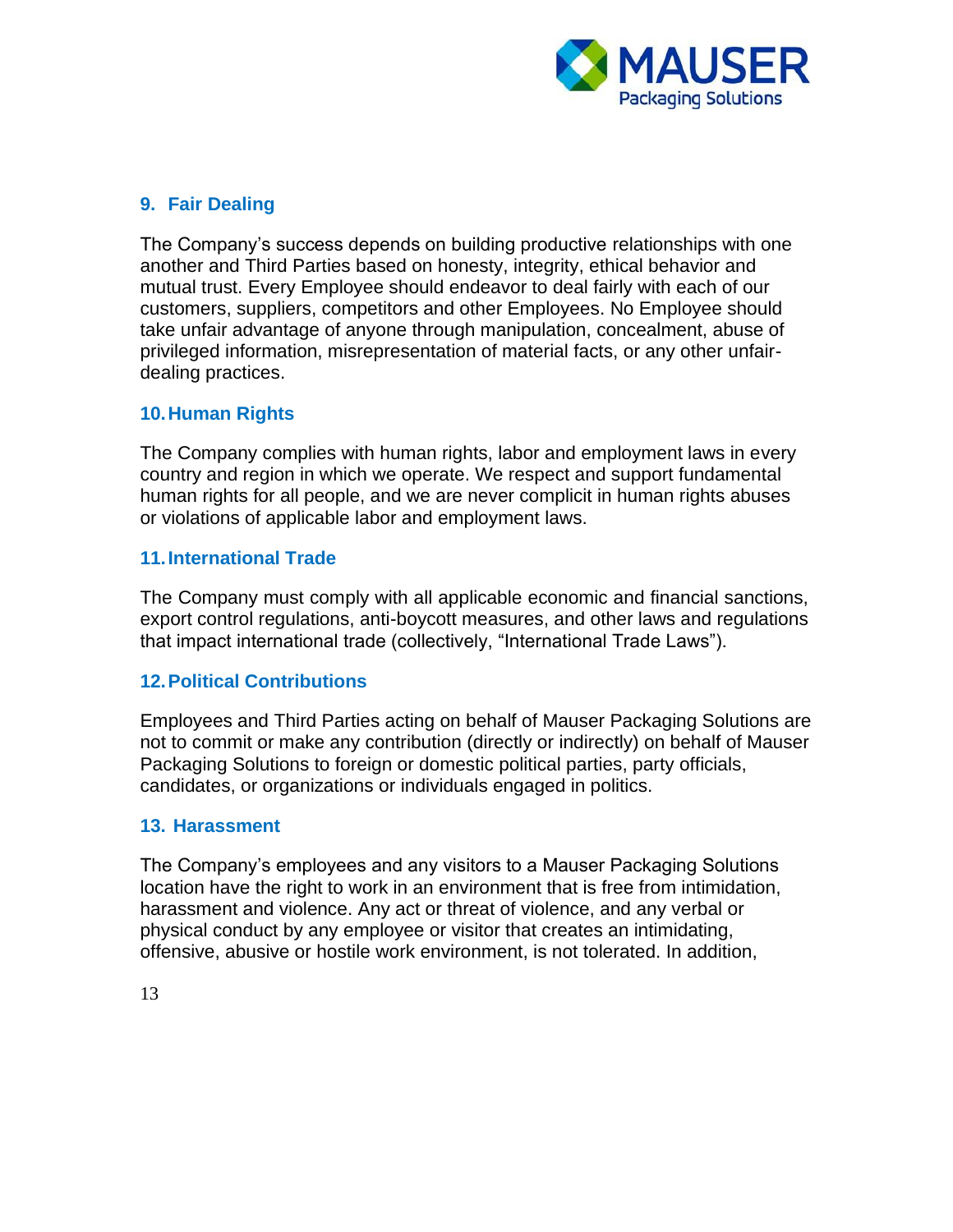

unwelcome sexual advances, requests for sexual favors, and other unwelcome verbal or physical conduct of a sexual nature are strictly prohibited. Failure to follow this standard could lead to disciplinary action up to and including termination of employment as well as criminal prosecution. Employees should report any form of harassment they have been subject to or witnessed. Retaliation against anyone who speaks out in good faith when they perceive that a co-worker or manager has violated the Company's policies will not be accepted.

### <span id="page-13-0"></span>**14.Protection and Proper Use of Assets**

Proper and efficient use of Company, supplier, customer and other Third Party assets, such as electronic communication systems, information (proprietary or otherwise), material, facilities and equipment, as well as intangible assets, is each Employee's responsibility. Employees must not use such assets for personal profit for themselves or others. In addition, Employees must act in a manner to protect such assets from loss, damage, misuse, theft, removal and waste. Finally, Employees must ensure that such assets are used only for legitimate business purposes. However, in limited instances, Company assets may be used for other purposes approved by management.

### <span id="page-13-1"></span>**15.Reporting Suspected Misconduct**

14 Any Employee who is aware of any illegal or unethical behavior or who believes that an applicable law, rule or regulation or the Code has been violated, must promptly report the matter to your supervisor, your Human Resources support contact, the Legal Department or the General Counsel & Chief Compliance Officer. In addition, an Employee who has a concern about the Company's accounting practices, internal controls or auditing matters, should report his or her concerns to the General Counsel & Chief Compliance Officer. **Any Employee wishing to make a report with respect to any of these matters anonymously, or to discuss a sensitive issue or question, may contact the Ethics Helpline at the following link** [www.mauserpackagingethicsline.com](http://www.mauserpackagingethicsline.com/) Employees should take care to report violations to a person who they believe is not involved in the matter giving rise to the violation. All reports of violations will be promptly investigated and, if appropriate, remedied, and if legally required, immediately reported to the proper governmental authority.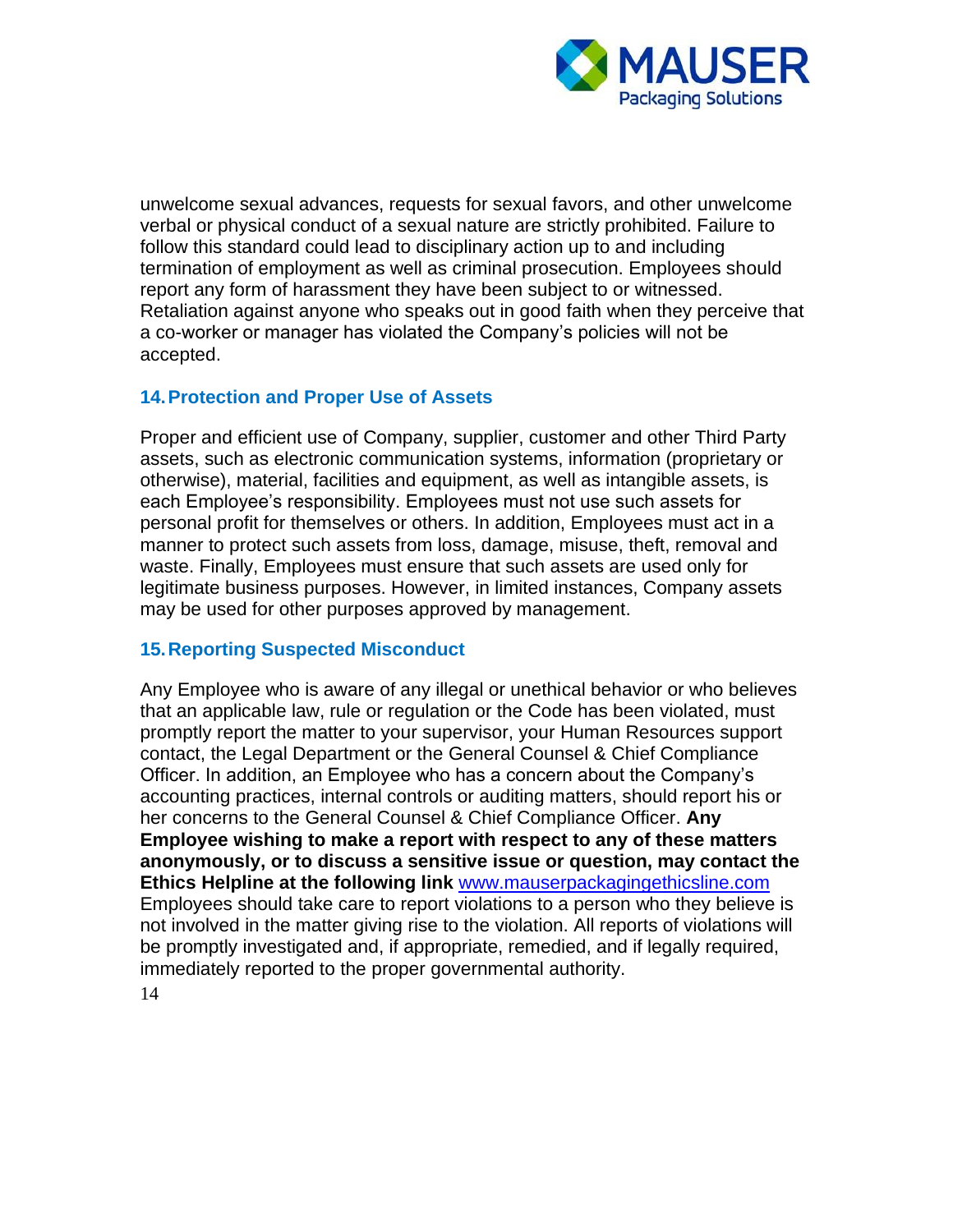

Employees will be expected to cooperate in assuring that violations of the Code are promptly addressed. The Company has a policy of protecting the confidentiality of those making reports of possible misconduct to the maximum extent possible, consistent with the requirements necessary to conduct an effective investigation, and the law. **In no event will there be any retaliation against someone for reporting an activity that he or she in good faith believes to be a violation of any law, rule, regulation, or this Code.** Any supervisor or other Employee intimidating or imposing sanctions on an Employee for reporting a matter will be disciplined up to and including termination.

Employees should know that under the laws of many countries, among others the U.S., it is a crime to retaliate against a person, including with respect to their employment, for providing truthful information to a law enforcement officer relating to the possible commission of any offence. Employees who believe that they have been retaliated against by the Company, its Employees, contractors, subcontractors or agents, for providing information to or assisting in an investigation conducted by a government agency, a government body or a person with supervisory authority over the Employee (or another Employee who has the authority to investigate or terminate misconduct) in connection with conduct that the Employee reasonably believes constitutes a violation of criminal fraud statutes or any relevant other rule or regulation, may file a complaint with competent governmental bodies.

### <span id="page-14-0"></span>**16.Violations**

No violations of this Code will be tolerated by the Company. Any attempt to conceal a violation of the Code also constitutes a violation.

Employees who violate the Code may be subject to disciplinary action, up to and including dismissal. Third Parties who violate the Code may also be subject to termination. The Company also may take remedial action against Employees and Third Parties who fail to report violations of the policy, as well as those who retaliate against anyone who has refused to violate the policy, has in good faith reported a concern, or has participated in an investigation related to potential misconduct.